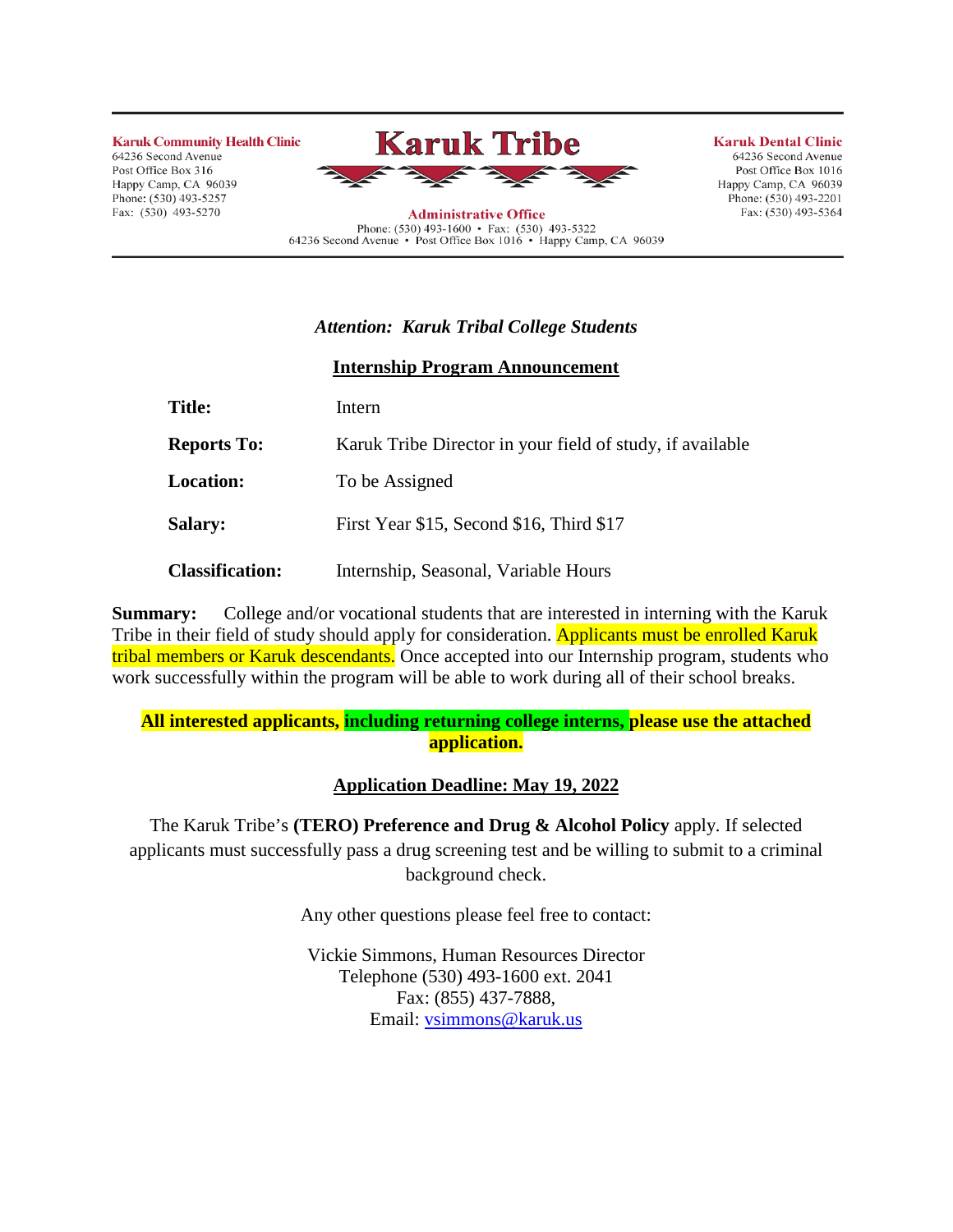### **Internship Program Application**

| <b>Applicant Information - All</b>         |                       |                                                                                                                                              |                 |  |                              |                      |   |                 |  |
|--------------------------------------------|-----------------------|----------------------------------------------------------------------------------------------------------------------------------------------|-----------------|--|------------------------------|----------------------|---|-----------------|--|
| Full<br>Name:                              |                       |                                                                                                                                              |                 |  |                              | Date<br>of<br>Birth: |   |                 |  |
|                                            | Last                  | First                                                                                                                                        |                 |  | M.I.                         |                      |   |                 |  |
| Address:                                   |                       |                                                                                                                                              |                 |  |                              |                      |   |                 |  |
|                                            | <b>Street Address</b> |                                                                                                                                              |                 |  |                              |                      | # | Apartment/Unit  |  |
|                                            | City                  |                                                                                                                                              |                 |  | <b>State</b>                 |                      |   | <b>ZIP</b> Code |  |
| Phone:                                     |                       |                                                                                                                                              | Email:          |  |                              |                      |   |                 |  |
| Date<br>Available:                         |                       | Social Security<br>$No.$ :                                                                                                                   |                 |  | Karuk Tribal<br>Roll Number: |                      |   |                 |  |
| Position or<br>Department<br>Applying for: |                       |                                                                                                                                              |                 |  |                              |                      |   |                 |  |
|                                            |                       |                                                                                                                                              |                 |  |                              |                      |   |                 |  |
| attending:                                 |                       | <b>Education – First Year Applicants Only</b><br>Include all colleges, universities, technical, and vocational schools attended or currently |                 |  |                              |                      |   |                 |  |
| Type of school:                            |                       |                                                                                                                                              | Name & Address: |  | Coursework or major:         |                      |   |                 |  |
|                                            |                       |                                                                                                                                              |                 |  |                              |                      |   |                 |  |
|                                            |                       |                                                                                                                                              |                 |  |                              |                      |   |                 |  |

Please list any special training, certificates, or other types of education that you have that pertains to the position applied for:

## **Reference Information – First Year Applicants Only**

*You are required to have letters of recommendation. These letters of recommendation should be from individuals who are not related and should focus on one or more of the following areas:*

- ✓ *Specific skills that you have related to your program of choice*
- ✓ *Ability to communicate well with others*
- ✓ *Enthusiasm and attitude towards learning (academic and/or program specific)*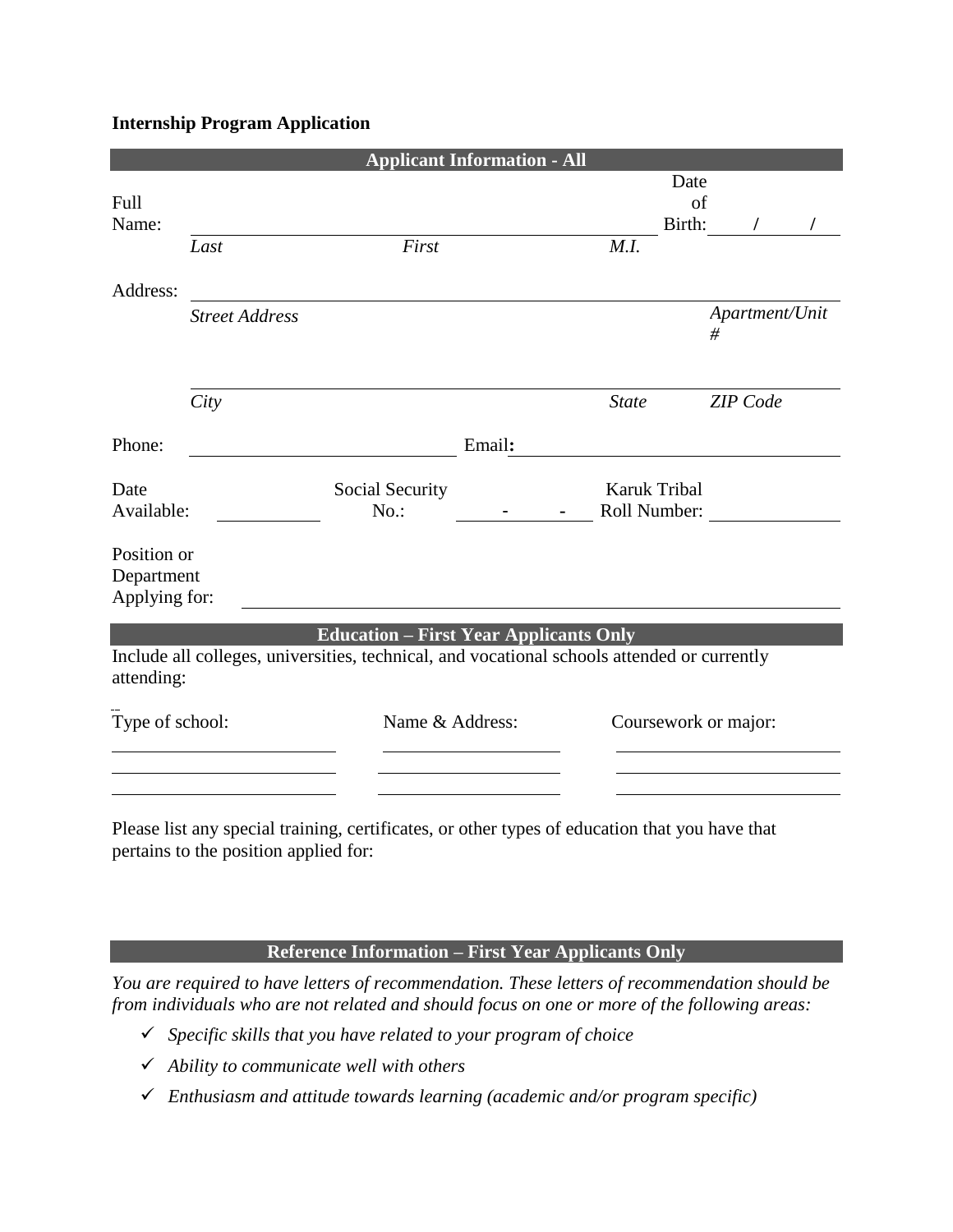- ✓ *Teamwork*
- ✓ *Problem solve and think critically*
- ✓ *Professionalism in school and/or the work setting*

Provide the names of whom you have asked to complete your recommendation:

## *\*(Do not forget to attach the two letters!)*

| Full Name: | Relationship: |  |  |
|------------|---------------|--|--|
| Company:   | Phone:        |  |  |
| Address:   |               |  |  |
| Full Name: |               |  |  |
| Company:   | Phone:        |  |  |
| Address:   |               |  |  |

### **Criteria – First Year Applicants Only**

For the application to be considered the following must be included:

- 1. An essay, expressing your interest in working for the tribe and how you would continue to be an attribute after you graduate. What would you want to learn from an internship experience that you would bring back to serve our people and make our tribal communities stronger?
- 2. A resume
- 3. Copy of college transcript
- 4. Copies of any awards, honors, community service, etc.

## **Criteria – Returning Interns Only**

1. Current copy of college transcript

### **Other Information**

Do you have a valid driver's license: State & Number:

Do you have a good driving record?

In the past 3 years, have you been convicted of DUI or had your license suspended?

Are you currently on lay-off and subject to recall?

Can you travel if the job requires it?

Can you, after employment, submit verification of your legal right to work in the US? List names of immediate family members working for us:

\_\_\_\_\_\_\_\_\_\_\_\_\_\_\_\_\_\_\_\_\_\_\_\_\_\_\_\_\_\_\_\_\_\_\_\_\_\_\_\_\_\_\_\_\_\_\_\_\_\_\_\_\_\_\_\_\_\_\_\_\_\_\_\_\_\_\_\_\_\_\_\_\_\_\_\_\_

#### *<u><b>Criminal Background</u>*

*For all questions, please provide all additional information in the space provided or on a separate sheet. Except as provided by law, conviction of a crime will not disqualify you from*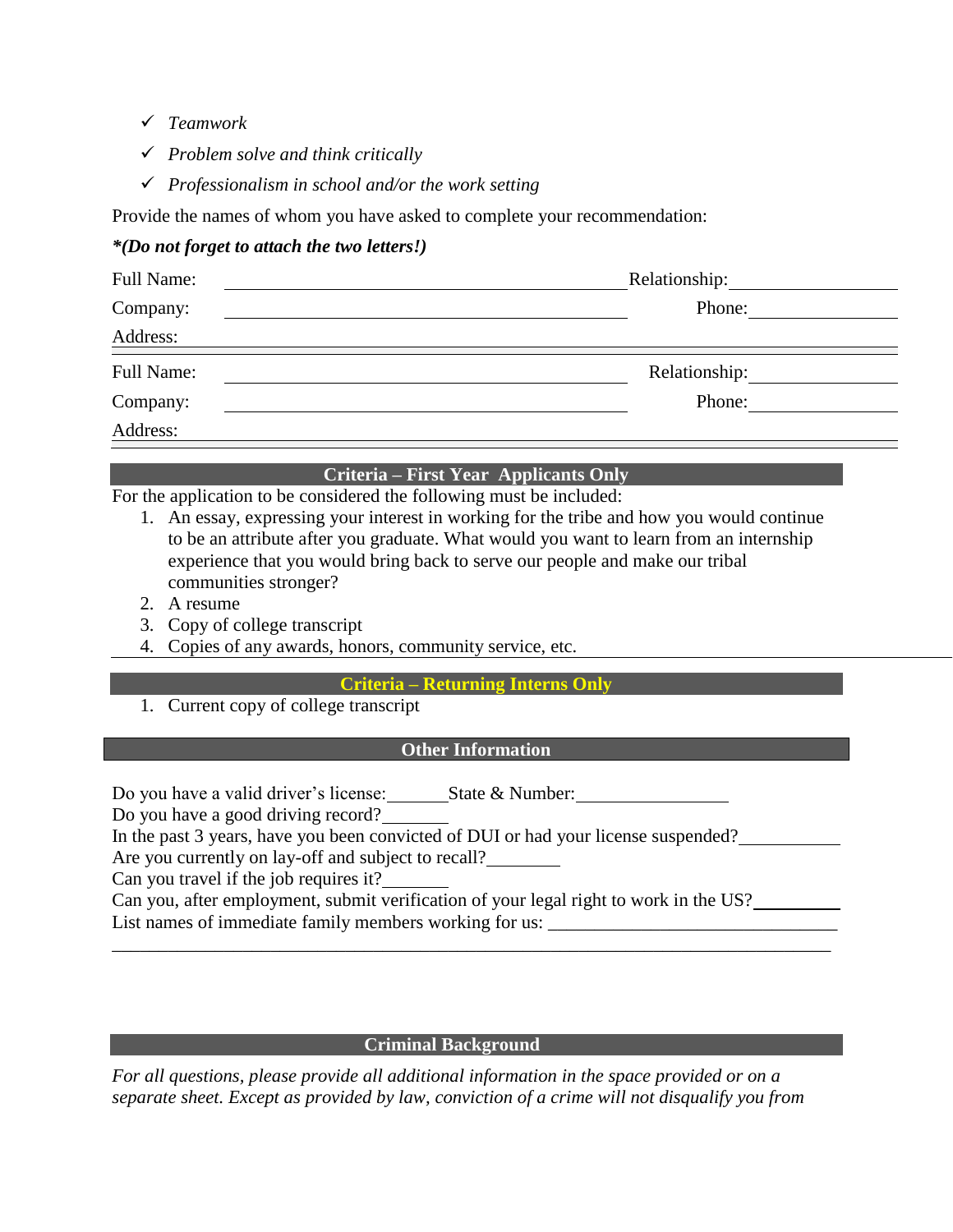*employment. Factors such as age at time of offense, seriousness and nature of violation rehabilitation, and position applied for will be considered when making employment decisions.*

Have you ever pled "guilty" or "no contest" to, or been convicted of a crime as an adult? (Note: Do not include infractions, or convictions that have been annulled, erased, expunged, vacated, set aside, sealed by a court, or referred to a diversion program.)

If the answer is yes, describe the nature of the crime charged, the date of conviction, the county and state or tribal reservation in which you were convicted and the disposition or outcome of the conviction in the space below.

\_\_\_\_\_\_\_\_\_\_\_\_\_\_\_\_\_\_\_\_\_\_\_\_\_\_\_\_\_\_\_\_\_\_\_\_\_\_\_\_\_\_\_\_\_\_\_\_\_\_\_\_\_\_\_\_\_\_\_\_\_\_\_\_\_\_\_\_\_\_\_\_\_\_\_\_\_\_

#### **Certifications**

**Please read each item carefully and acknowledge your understanding by signing in the indicated location.**

#### 1. **Certification that my answers are true:**

My statements on this application, and any attached to it are true, complete, and correct to the best of my knowledge and belief and are made in good faith. I understand that a false or fraudulent answer to any question or item on any part of the application or its attachments may be grounds for not hiring me, or firing me after I begin work.

### **2. Authorizations to investigate:**

I authorize investigation of all statements contained on this application, and any attachments to it. I authorize the tribe to secure information about my background experience with education institutions and any relevant agencies. I authorize those parties to provide information to the Tribe concerning my background and experience, and authorize a copy of this application to be provided to the TERO Department. I release the Tribe, and all parties providing information to the Tribe about my background and experience, from any and all liability whatsoever arising therefrom.

#### **3. Consent to Contact Past Employers:**

I give permission to the tribe to contact all employers listed in this application (except those specifically excluded) for references. I further give permission to all current or previous employers, managers and/or supervisors to discuss my relevant personnel and employment history with the Tribe, consent to the release of such information orally, or in writing and hereby release them from any and all liability whatsoever arising therefrom and agree not to sue them for defamation or other claims based upon any statements they make to any representative of the Tribe. To the fullest extent permitted by law, I further waive all rights I may have under applicable law to receive a copy of any written statement provided by any of my former employers to the Tribe. I further agree to indemnify all past employers for any liability they may incur because of their reliance upon this release.

## **4. Consent to Contact Government Agencies:**

I give permission to any agent, attorney or representative of the Tribe to receive a copy of any information contained in the file of any federal, tribal, state, or local court, government agency, law enforcement agency, or investigator concerning or relating to me. I further consent to the release of such information and, to the fullest extent permitted by law, waive any right applicable law concerning notification of the request for a release of such information. In the event an